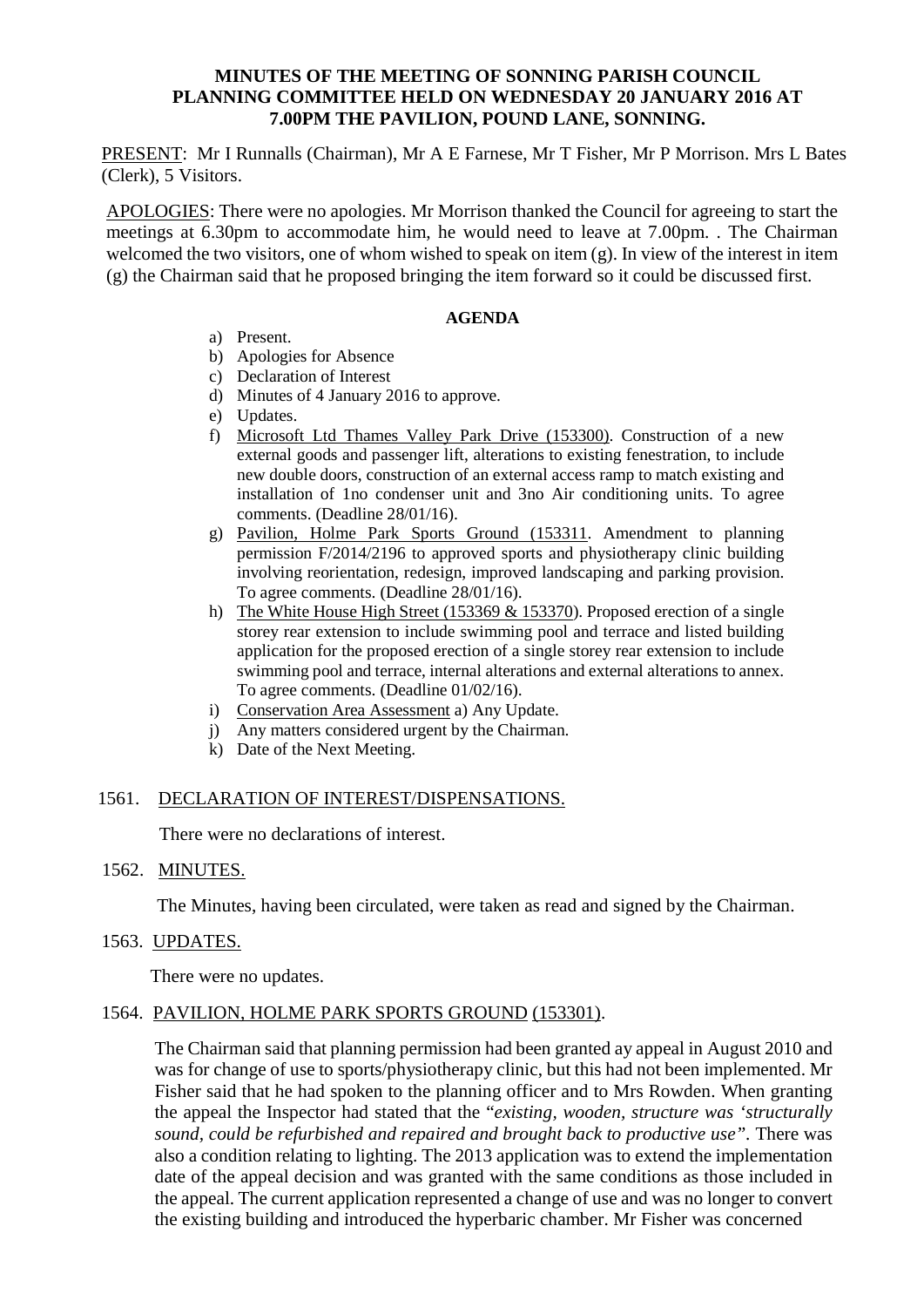about the storage of the oxygen tanks, which were contrary to CP3 (a) and CP11. The height of the proposed new building was now 4.1 metres. The site was wrong for the proposed use and there was no proven need and there was an existing hyperbaric chamber, located in the Oxford Road in Reading. . The proposal contra veined the conditions of the appeal decision. Mr Morrison said that he would like to say that there were strong reasons against the proposal and that he would support a decision to object to the application. At this juncture mr Morrison too his leave (7.00pm). Mr Fisher said that the previous owner of the Bungalow had signed an agreement which included a clause that stated that the owner of the Bungalow would not object to any plans for the redevelopment of the application site. Having not been able to comment on the previous applications the owner was now able to comment as it would affect his privacy and quiet enjoyment of the land. The Chairman said that the 2014 permission stated that WBC had regard for the 'special circumstances of the case (the benefits of the use to the community outweigh the harm caused by the proposal) and continued to say that WBC wanted to have the opportunity of exercising control over any subsequent alternative use. The current proposal was was contrary to CP11 (2), which stated that the development should not "*lead to the excessive encroachment or expansion of development away from original buildings*" and (3), "*it is suitably located within located buildings, which are appropriate for conversion or in the case of new buildings would bring about environmental improvements*". The neighbour also raised the following points: noise and disturbance from the hyperbaric chamber: sports injuries/physiotherapy were not included in the list of issues that would benefit from hyperbaric treatment: fire and explosion hazard (due to the use of oxygen): appeal decision stated that the "*premises shall be used as a sports and physiotherapy clinic only and for no other purpose (including any other purpose in Class D1*": applicant states that he has "*proved difficult to secure a tenant*" despite statement at the appeal that "*many patients would come from the nearby education and sports establishments":* increased footprint: increased parking now located at the rear of neighbours garden: lighting and noise from car park would impact on the neighbours 'quiet enjoyment': security: the hyperbaric centre would not serve the local community: is a change of use: the current application proposes to increase the height of the roof to 4.1 metres as opposed to the flat roof approved in 2014 approval, which was 2.7 metres high. The Chairman said that the appeal was allowed as it specifically identified a local use but the current application stated that the proposal would result in a local and national hub. The proposal was for a completely different purpose to that identified in the appeal and a new application should be required as it was not an amendment. Mr Farnese was particularly concerned about the safety aspect and Mr Fisher was concerned noise and about the proximity to the nursey school and rugby football pitch. Following discussion the Chairman agreed to ask Cllr Haines to list the application and it was agreed to object to the proposal for the above reasons.

#### 1565. MICROSOFT (153300).

The Chairman said that this was for a lift from the ground floor to the basement. Following discussion it was agreed that there would be no impact on surrounding buildings and to say no comment.

#### 1566. THE WHITE HOUSE (153369 (153370)

Mr Farnese that the dwelling was a listed building and the proposal sought permission to convert the basement and a swimming pool partially sunk into the ground. The proposal was well presented and would be an improved facility for the dwelling. However there were concerns regarding the swimming pool. This would be 13 'metres by 8 metres and would be 2 metres above ground, almost level with the neighbours fence. Concerns regarding the footprint of the pool building, the increased use of water and pressure of the existing, inadequate drainage system. The pool was likely to generate additional traffic to the dwelling when being used in a densely populated area with access along a narrow single lane street. The area was known to be rich in potenial archaeological